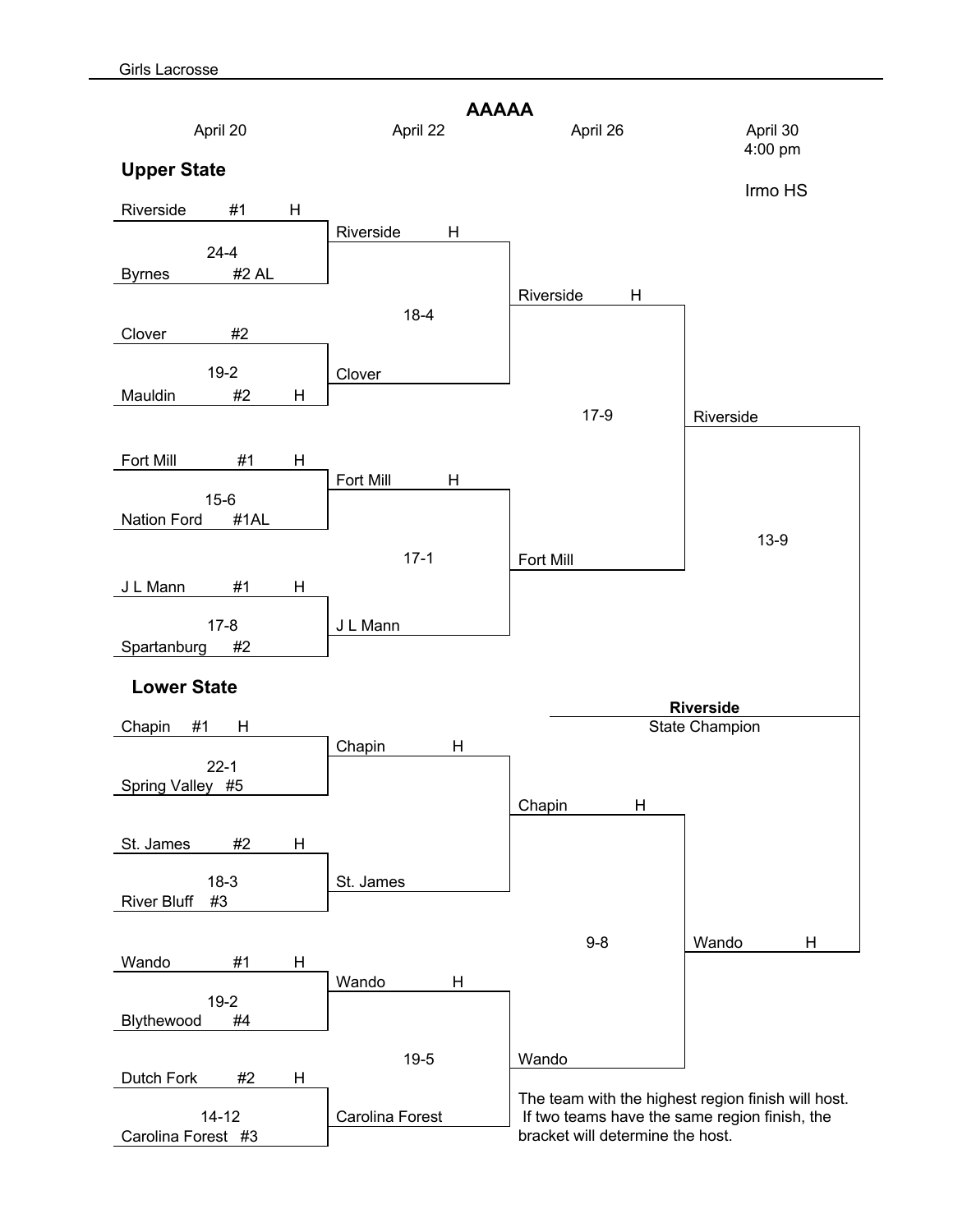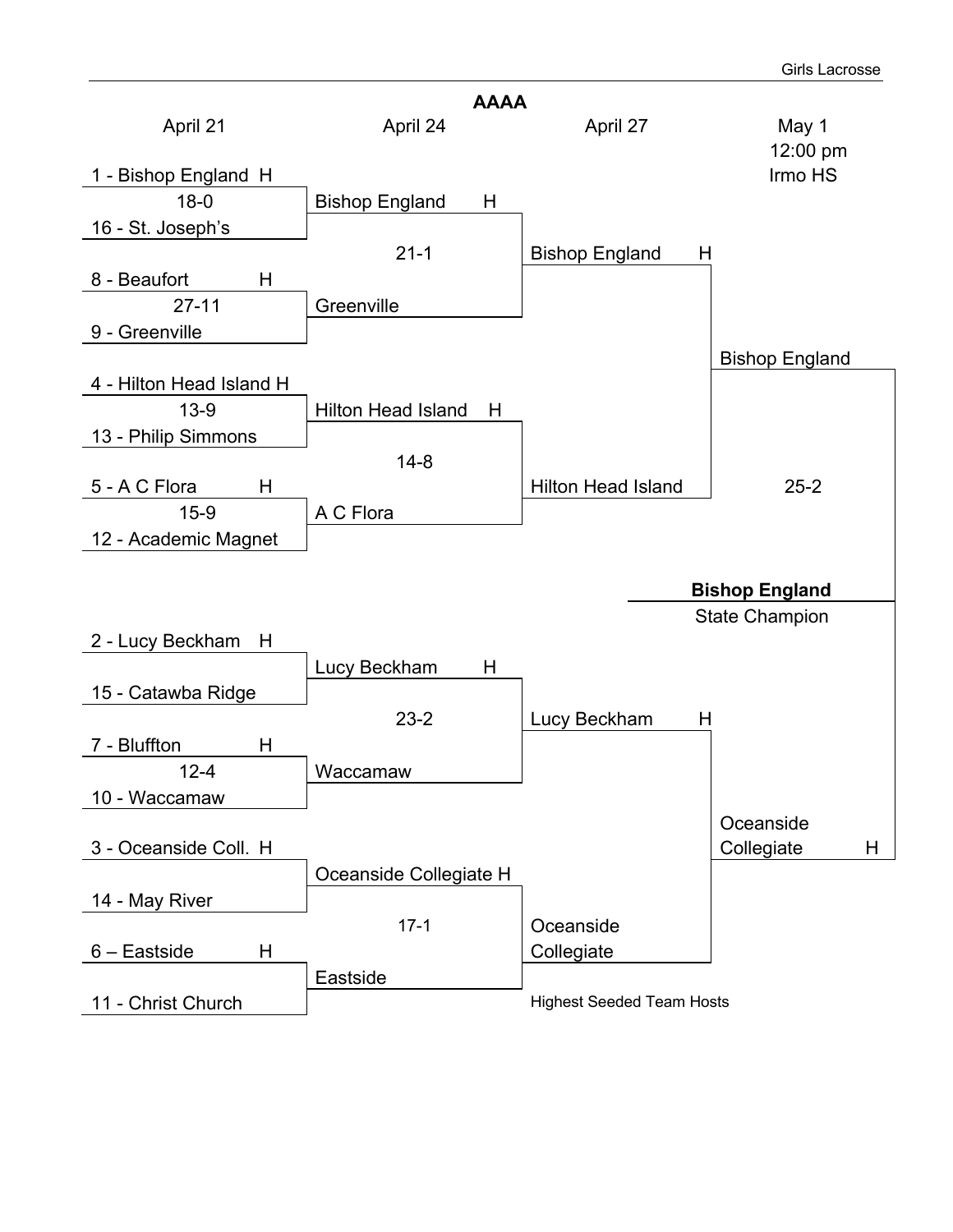# **STATE LACROSSE TEAM CHAMPIONS (2009-10 – 2020-21)**

|         | <b>Champion</b>       | Coach                  | Score        | Runner-up             | Coach                     |
|---------|-----------------------|------------------------|--------------|-----------------------|---------------------------|
| 2009-10 | Blythewood            | <b>Richard Piersma</b> | 14 - 12      | Riverside             | DeAnn Louis               |
| 2010-11 | Wando                 | Andrea Slutsky         | $15 - 13$    | Riverside             | DeAnn Louis               |
| 2011-12 | Fort Mill             | <b>Nocol Morris</b>    | $12 - 11$    | J L Mann              | <b>Khristy Schumacher</b> |
| 2012-13 | J L Mann              | Kristy Shumacher       | $15 - 14$    | <b>Bishop England</b> | Jeff Weiner               |
| 2013-14 | J L Mann              | Kristy Shumacher       | $13 - 11$    | Wando                 | Jessica Stralkowski       |
| 2014-15 | J L Mann              | Kristy Shumacher       | $13 - 10$    | <b>Bishop England</b> | Jeff Weiner               |
| 2015-16 | <b>Bishop England</b> | Jeff Weiner            | $6 - 5$      | <b>Nation Ford</b>    | <b>Tom McNeil</b>         |
|         |                       |                        | <b>AAAAA</b> |                       |                           |
|         | Champion              | Coach                  | Score        | Runner-up             | Coach                     |
| 2016-17 | J L Mann              | Kristy Schumacher      | $9 - 8$      | Wando                 | <b>Brooke Black</b>       |
| 2017-18 | J L Mann              | Kristy Schumacher      | $7 - 5$      | Fort Mill             | Kelli Anne Wunk           |
| 2018-19 | Chapin                | Jen Green              | $9 - 6$      | Fort Mill             | Kelli Anne Wunk           |
| 2019-20 | COVID-19              | No Final               |              |                       |                           |
| 2020-21 | Riverside             | <b>Thomas Riley</b>    | $13 - 9$     | Wando                 | Ed Reckdenwald            |
|         |                       |                        | <b>AAAA</b>  |                       |                           |
|         | Champion              | Coach                  | Score        | Runner-up             | Coach                     |
| 2016-17 | <b>Bishop England</b> | <b>Jeff Weiner</b>     | $15 - 6$     | Chapin                | Jennifer Miller Green     |
| 2017-18 | <b>Bishop England</b> | Jeff Weiner            | $10 - 5$     | Chapin                | Jennifer Miller Green     |
| 2018-19 | <b>Bishop England</b> | Jeff Weiner            | 15 - 4       | <b>Christ Church</b>  | <b>Molly Miller</b>       |
| 2019-20 | COVID-19              | No Final               |              |                       |                           |
| 2020-21 | <b>Bishop England</b> | <b>Jeff Weiner</b>     | $25 - 2$     | Oceanside Collegiate  | <b>Holly Bronco</b>       |
|         |                       |                        |              |                       |                           |

### **SCHOOL RECORDS**

# **Most State Championships**

| 5 J L Mann  2013, 14, 15, 17, 18       |  |  |  |
|----------------------------------------|--|--|--|
| 5 Bishop England  2016, 17, 18, 19, 21 |  |  |  |

## **Most Consecutive State Championships**

| 3 J L Mann  2013, 14, 15           |  |  |
|------------------------------------|--|--|
| 4 Bishop England  2016, 17, 18, 19 |  |  |

# **CAREER COACHING WINS**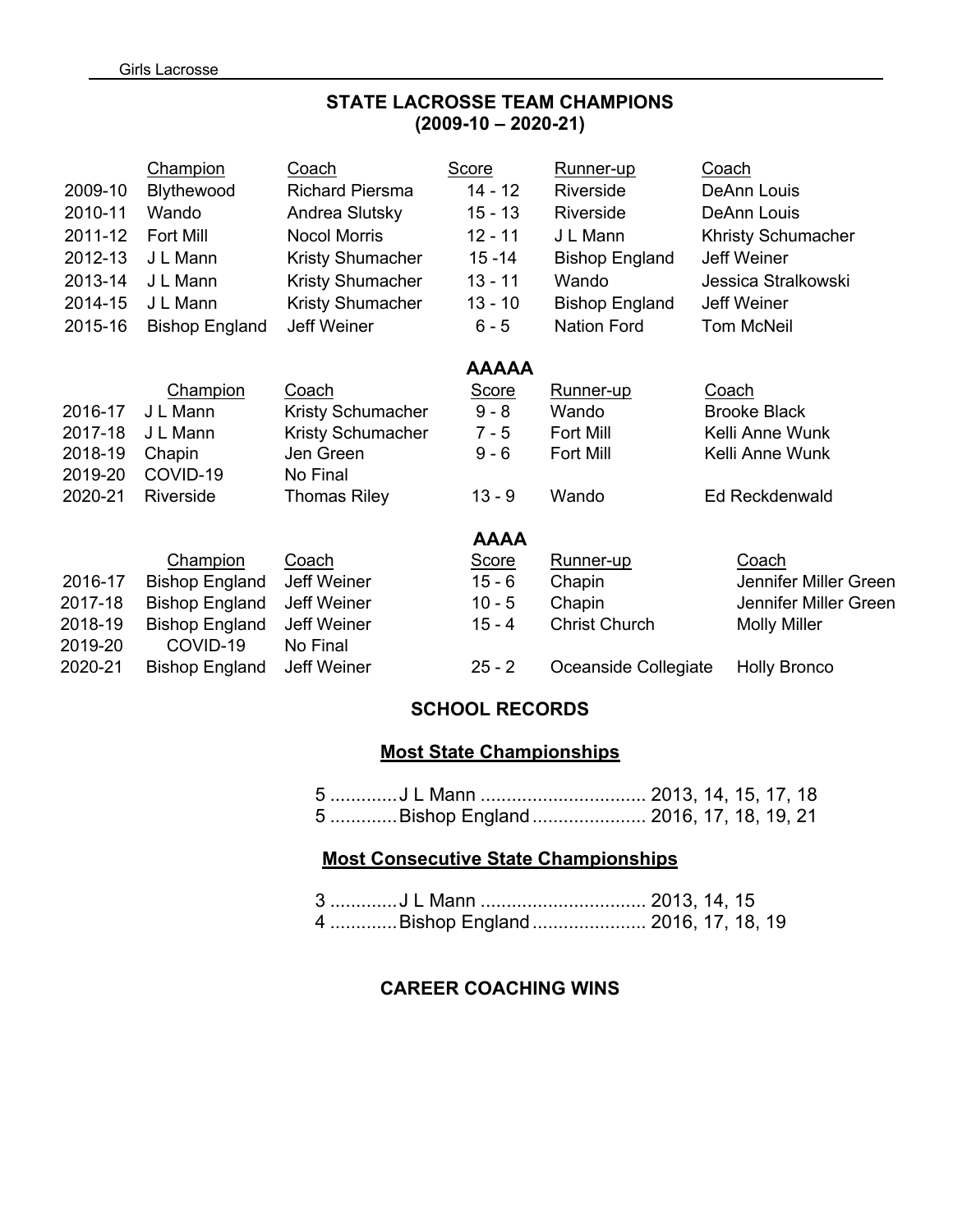### **TEAM RECORDS**

#### **Most Consecutive Team Wins**

### **Most Goals Scored By One Team in a Game**

19 .............................St. James ....................................2015

#### **Most Goals Scored in a Game by Both Teams**

32 ........... St. James vs. Carolina Forest ......................2015

# **Longest Winning Streak**

#### **INDIVIDUAL RECORDS**

## **Most Goals in a Career**

|  |  | 38Caroline BoyerSt. James 2015 |  |
|--|--|--------------------------------|--|
|--|--|--------------------------------|--|

### **Most Goals in a Season**

|  |  | 38Caroline BoyerSt. James 2015 |  |
|--|--|--------------------------------|--|
|--|--|--------------------------------|--|

## **Most Goals in a Game**

|  | 7Caroline BoyerSt. James  2015 |  |
|--|--------------------------------|--|
|  |                                |  |

## **Most Assists in a Career**

|  | 24Sophie Lesando St. James  2015 |  |
|--|----------------------------------|--|
|--|----------------------------------|--|

### **Most Assists in a Season**

|  | 24Sophie Lesando St. James  2015 |  |
|--|----------------------------------|--|
|  |                                  |  |

### **Most Assists in a Game**

|--|